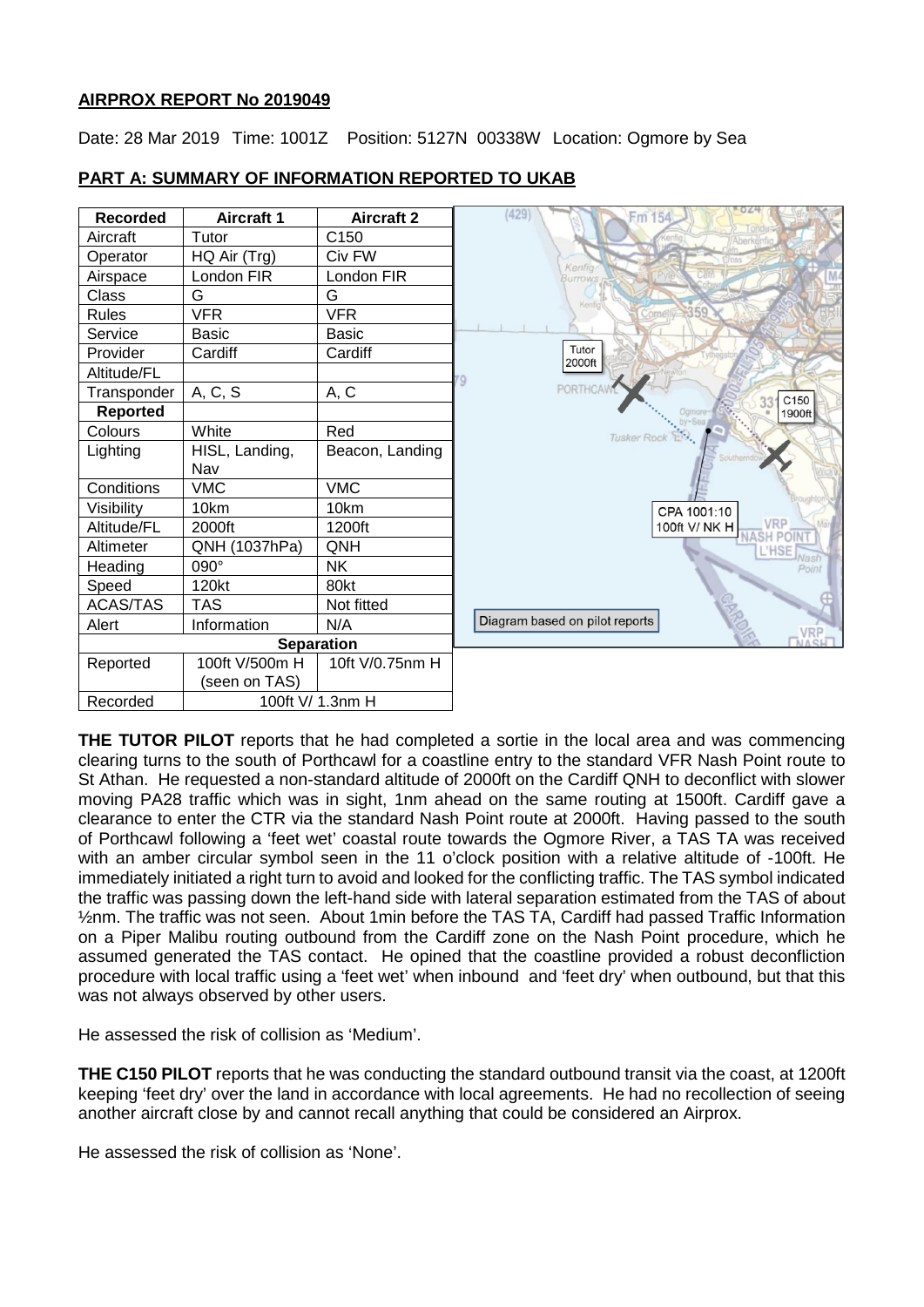**THE CARDIFF CONTROLLER** reports that he was informed that an Airprox had occurred, although he had no recollection of the event. He was operating as the Radar 1 Controller, with a high workload; due to staffing issues Radar 2 was not available and this had been NOTAM'd.

# **Factual Background**

The weather at Cardiff was recorded as follows:

EGDX 230950Z 05011KT 9999 BKN037 BKN120 09/04 Q1032 BLU=

## **Analysis and Investigation**

# **CAA ATSI**

Both aircraft were on local VFR flights and in receipt of a Basic Service from Cardiff Radar at the time of the Airprox. The Tutor pilot had completed their detail and positioned to the south of Porthcawl for a standard re-join via Nash Point. The C150 pilot was on a standard outbound routing via Nash Point.

The relevant published local VFR entry and exit procedure involves outbound aircraft remaining feet dry until Nash Point and inbound aircraft feet wet from Nash Point. Both the C150 pilot and the Tutor pilot maintained the published feet dry and feet wet routings as promulgated in the UK AIP for outbound and inbound routings.

At the time of the Airprox, Cardiff Radar 1 and Radar 2 positions were being operated by a single controller and a warning of the expected reduction in services outside of controlled airspace had been promulgated by NOTAM. The Cardiff Radar frequency was very busy with Cardiff outbound traffic throughout the period of review of the radar and R/T recordings. Screenshots in this report have been taken from the Cardiff Radar recording.

At 0955:10, the C150 pilot called the Cardiff controller outbound via Nash Point and a Basic Service was agreed.

At 0957:20 (Figure 1), the Tutor pilot called the Cardiff controller advising that their detail was complete. They were cleared for a standard Nash Point recovery. The pilot readback standard Nash Point recovery not above altitude 1500ft.



Figure 1 0957:20

At 0957:40, the Cardiff Radar controller made a general blind broadcast on the frequency to all pilots operating in the Porthcawl and Swansea areas, warning them that there was a lot of traffic in that area, that Cardiff were providing reduced traffic services due to radar outages and staffing, and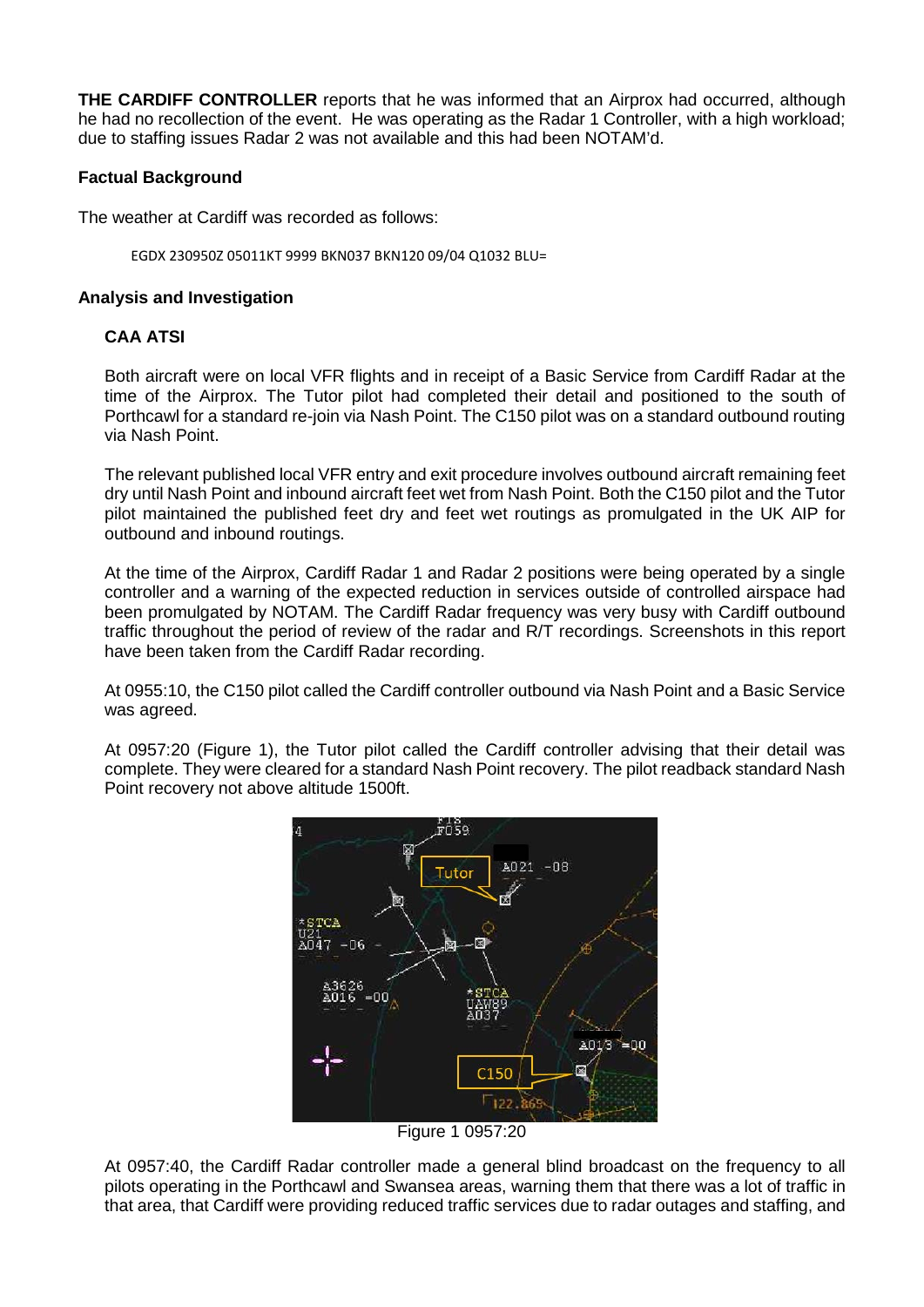that they should keep a good lookout because there would be no Traffic Information calls from Cardiff radar.

At 0958:00, there was an aircraft transmission advising that a pilot was now visual with the joining traffic along the coast, the callsign was unreadable.

At 0958:10 (Figure 2), the controller asked the pilot of a third aircraft (transponder code 3626) if they were recovering and established that this aircraft was approaching Porthcawl recovering to St Athan. The controller issued a standard Nash Point arrival clearance not above altitude 1500ft and passed Traffic Information on the C150 as *"traffic outbound from Nash routing along the coast".* The pilot responded that they would keep a good lookout for traffic and be not above height 1500ft.



Figure 2 - 0958:10

At 0959:00 (Figure 3), the controller advised the C150 pilot to keep a good lookout as they routed along the coast as there was a couple of aircraft recovering back to St Athan, at 1500 and 2300ft. The pilot responded that they were looking.



Figure 3 - 0959:00

At 0959:20, the third aircraft (SSR 3626) reported that they were overhead Porthcawl routing along the coast keeping feet wet at 1500ft. The controller acknowledged.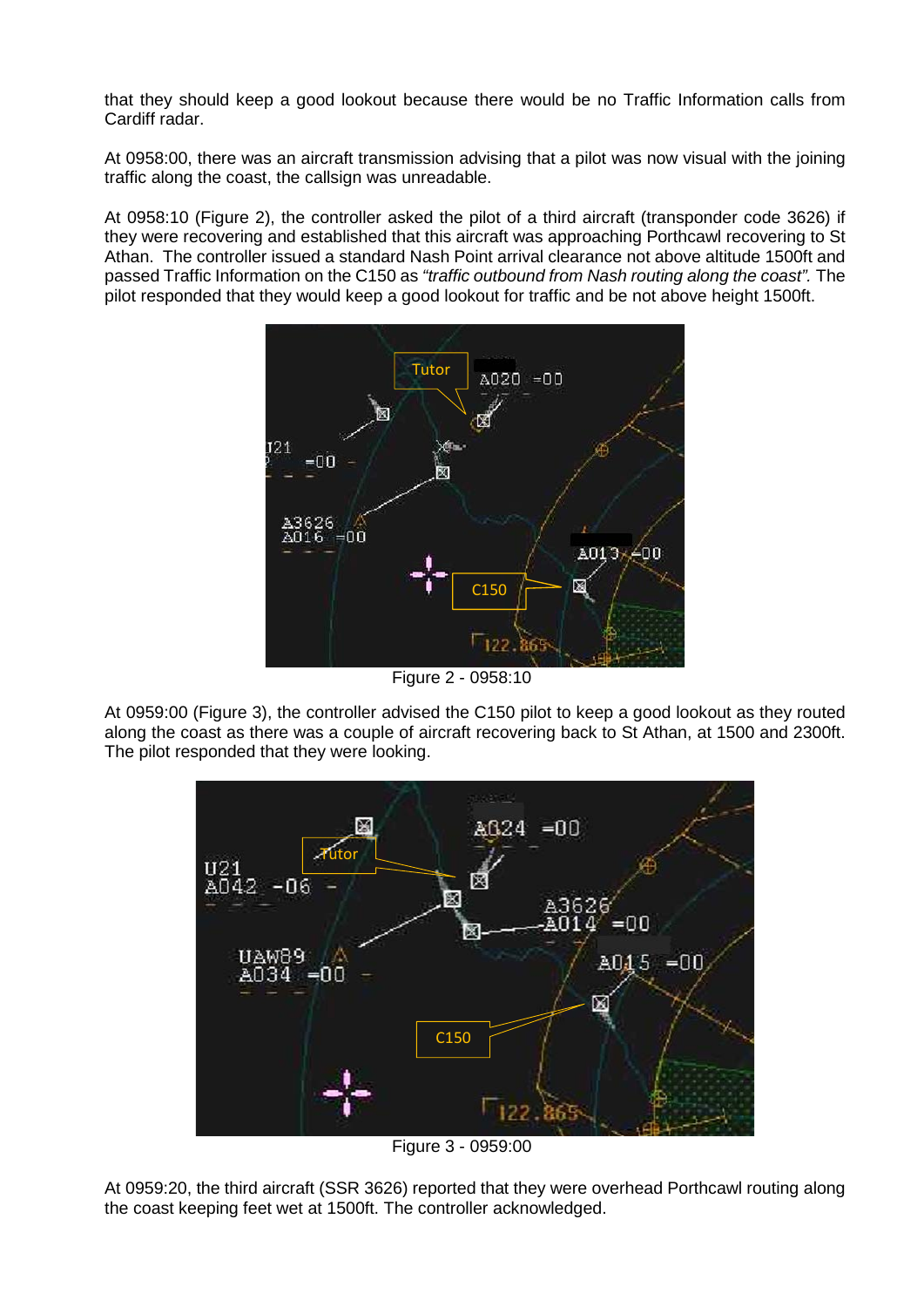At 0959:40, the controller instructed the third aircraft pilot to report Nash Point in sight and the pilot acknowledged. The controller then passed Traffic Information to the third aircraft at 1000:00 advising that a Tobago had just departed St Athan outbound via Nash point. The pilot advised that they were looking for the traffic.

At 1000:10 (Figure 4), the controller passed Traffic Information to the Tutor pilot advising them that a Tobago had departed St Athan outbound via Nash Point and advised that the third aircraft (SSR 3626) was ahead of them by about half a mile. The Tutor pilot responded that they had copied the traffic and had the third aircraft in sight. The STCA alerted between the C150 and the Tutor.

At 1000:30 the Tutor pilot advised that they were faster than the one ahead and requested a nonstandard join not above altitude 2000ft. This was approved by the controller.



Figure 4 1000:10 Figure 5 - 1001:10

At 1001:10 the aircraft passed each other on the left-hand side with 100ft vertical separation. ATSI were unable to measure the lateral distance between the two aircraft but Cardiff ATC reported the separation as 1.3nm (Figure 5).

Under the terms of a Basic Service CAP 774 states:

*"The provider of a Basic Service is not required to monitor the flight, pilots should not expect any form of traffic information from a controller/FISO."* 

*"If a controller/ FISO considers that a definite risk of collision exists, a warning shall be issued to the pilot (SERA.9005(b)(2) and GM1 SERA.9005(b)(2))."*

*"Whether traffic information has been provided or not, the pilot remains responsible for collision avoidance without assistance from the controller."* 

The controller was not required to monitor the flight of the C150 or the Tutor. At 0957:40 the controller issued a general warning to all aircraft on the Cardiff Radar frequency that the airspace was busy, that there would be no traffic information available, and to keep a good look out. The C150 pilot and the Tutor pilot were on frequency at the time. At 0959:00 the controller also passed Traffic Information to the C150 pilot, warning them to keep a good lookout for two aircraft inbound to St Athan, one of which was the Tutor.

The controller went above and beyond discharging their responsibilities in the provision of a Basic Service, despite them having to handle a level of traffic that would normally be handled by two controllers. The Airprox took place in class G airspace under a Basic Service, where separation between aircraft is ultimately the responsibility of the pilot.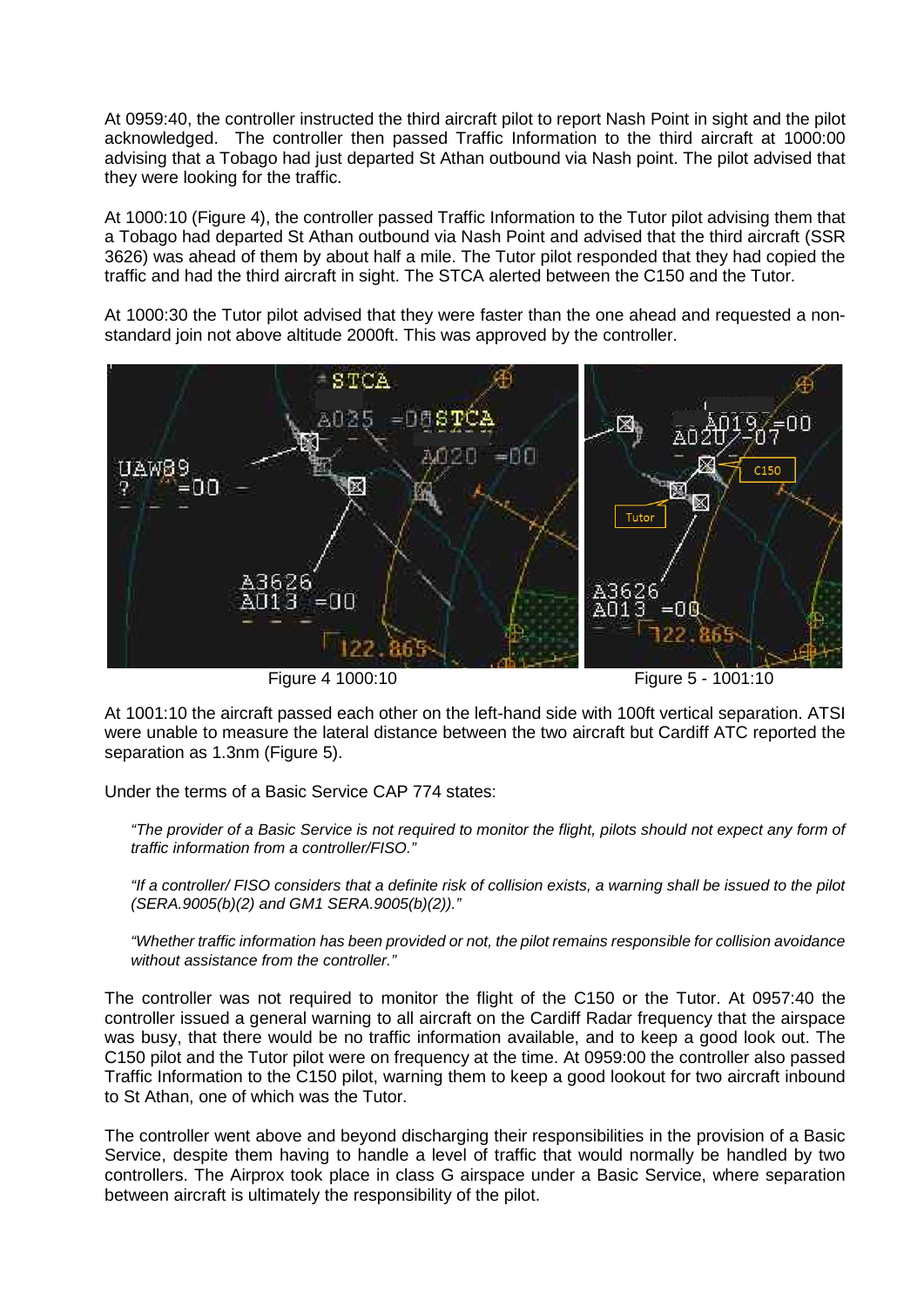# **UKAB Secretariat**

The Tutor and C150 pilots shared an equal responsibility for collision avoidance and not to operate in such proximity to other aircraft as to create a collision hazard<sup>1</sup>.

#### **Comments**

## **HQ Air Command**

The barriers available in this Airprox were electronic conspicuity (EC), a surveillance-based Air Traffic Service (ATS) and lookout. Plan-to-avoid was unavailable as only the Tutor pilot had access to the CADS software that is available to military users.

Although the Cardiff controller was extremely busy and had warned his traffic of the likelihood of a reduction in the passage of Traffic Information (TI), both pilots were informed of the presence of factor-traffic despite both being on a Basic Service (BS) and there being no requirement for the controller to pass TI. This, coupled with the interaction of the Tutor's TAS with the transponder on board the Cessna 150, permitted the Tutor pilot to take appropriate action to maintain or increase separation despite being unable to see the Cessna (the Cessna pilot did not see the Tutor).

This Airprox reminds us of the limitations of EC, ATS and lookout – no single barrier acted to prevent this Airprox but all 3 played a part in the avoidance of a worse outcome. The Cardiff controller is to be commended for passing TI when there was no obligation to do so and when busy with other traffic on a higher level of ATS.

#### **Summary**

 $\overline{\phantom{a}}$ 

An Airprox was reported when a Tutor and a C150 flew into proximity at 1001hrs on Thursday 28<sup>th</sup> March 2019. Both pilots were operating under VFR in VMC, and both were in receipt of a Basic Service from Cardiff.

# **PART B: SUMMARY OF THE BOARD'S DISCUSSIONS**

Information available consisted of reports from the pilots of both aircraft, transcripts of the relevant RT frequencies, radar photographs/video recordings, reports from the air traffic controllers involved and reports from the appropriate ATC and operating authorities. Relevant contributory factors mentioned during the Board's discussions are highlighted within the text in bold, with the numbers referring to the Contributory Factors table displayed in Part C.

The Board first looked at the actions of the Tutor pilot and noted that, in climbing to keep above the aircraft he was following ahead, the Tutor pilot had unfortunately put himself at the same level as the outbound traffic. The Cardiff controller had given him plenty of Traffic Information, but had also warned that, due to being busy, they would not be able to call all tracks and so there was probably a doubt in the Tutor pilot's mind that he would get updates from the controller on traffic to affect him. He had received TAS indications about an aircraft 100ft below him and was concerned that it was in his vicinity and that he couldn't see it. The controller then told him about a departing Tobago and the Board thought that the Tutor pilot had probably conflated the TAS information with that passed by the controller on the Tobago (**CF1**). The Board heard from a military member that the azimuth indications on the TAS in the Tutor are so unreliable that pilots are instructed not to make any changes in heading based upon TAS indications. With this in mind, and not being visual with the C150 (**CF2**), the Tutor pilot had become concerned that the outbound traffic might not be conforming to the standard outbound procedure of keeping 'feet dry', when in fact it was.

For his part, the C150 pilot was flying outbound in accordance with the standard procedures. He had heard the Traffic Information passed by the controller that two aircraft were inbound, which included

<span id="page-4-0"></span><sup>1</sup> SERA.3205 Proximity. MAA RA 2307 paragraphs 1 and 2.